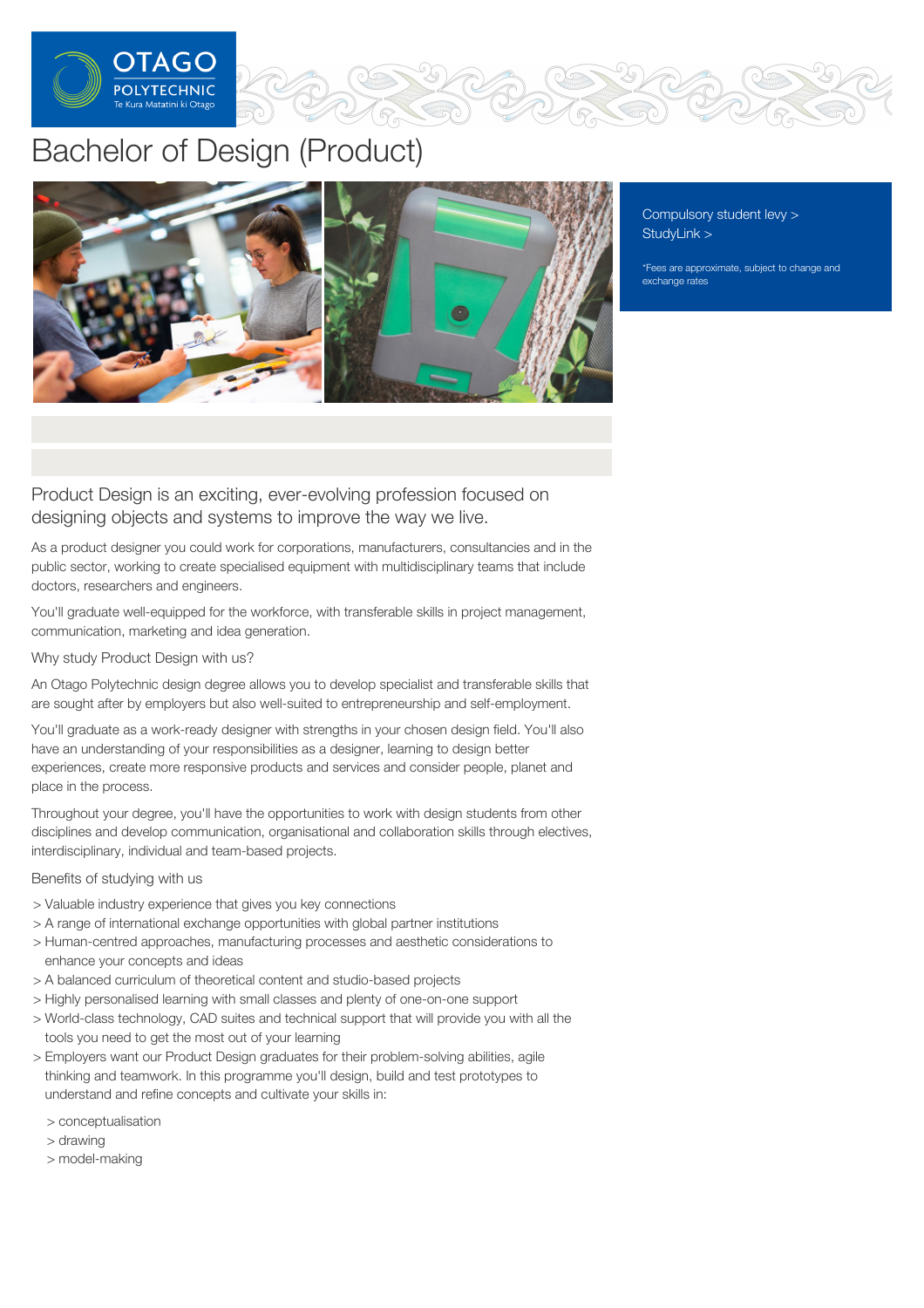- > CAD software
- > graphic design
- > production methods.

#### What will I learn?

#### Year one

You'll develop a foundation of skills and techniques that allow you to practice as a product designer. These include hands-on skills such as sketching, prototyping and material technologies, as well as human-centred design principles, ergonomics, design history and research skills, 3D modelling software and Adobe Creative Suite. In design studios, you'll respond to a project brief, drawing on all your learning to design and create your own products.

#### Year two

The second year introduces you to design for sustainability strategies and design thinking for entrepreneurship. In the studio project, you'll work on a client brief to learn about the commercial realities of designing for the real world. At the same time, you'll also learn to develop more advanced skills and techniques in understanding materials and production processes, and modelling software.

#### Year three

Take your designing to the next level and apply advanced design research skills and production processes to respond to a client brief, working either in a team or individually. You're encouraged to bring in a project brief of your own interest and work in a real-world context. By the end of the year, you'll have built up a portfolio that will help you take the next step in your design career!

# First aid and using equipment safely

You'll be working with wood, metal, plastics, textiles, painting plant and equipment. There are risks and potential hazards in the work spaces and studios. We will let you know about them before you start the programme and we will train you in first aid and in how to use the workshop and studio equipment safely on your own.

You will also have significant exposure to working with design software and be required to have computer health and safety training.

#### Your tutors

#### Machiko Niimi

Machiko is interested in Human Centred Design and likes looking at what we do everyday and how this affects our behaviour. Machiko values both applied methods and the practice of design to increase sustainability of products and services.

#### Gavin O'Brien

Gavin is a design historian and a cross-disciplinary educator with 20 years' experience in teaching. He has a diverse background of research, practice and education across fine arts, design and architecture and is interested in the intersection of culture and technology. He considers that 'Design is making sense of things' and has has a passion for products that provoke this understanding.

#### Andrew Wallace

Andrew loves exploring the process of designing and learning new ways to express ideas. Coming to design education with an industry background, he remains active within industry.

#### Your workload

There is an emphasis throughout the three year programme on the development of independent learning skills. This is reflected in the decrease of directed hours over the three years with an expectation that, by the end of year three, you will be an independent learner.

Hours are allocated as follows, based on a 32-week academic year:

|                   | Directed (Class<br>Contact Hours) | Approximate<br>Hours Per Week   (Non-Class | Self-Directed<br>Contact | Approximate<br>Hours Per Week |
|-------------------|-----------------------------------|--------------------------------------------|--------------------------|-------------------------------|
| YEAR <sub>1</sub> | 573                               | 18                                         | 627                      | 19.5                          |
| YEAR 2            | 474                               | 15                                         | 726                      | 22.5                          |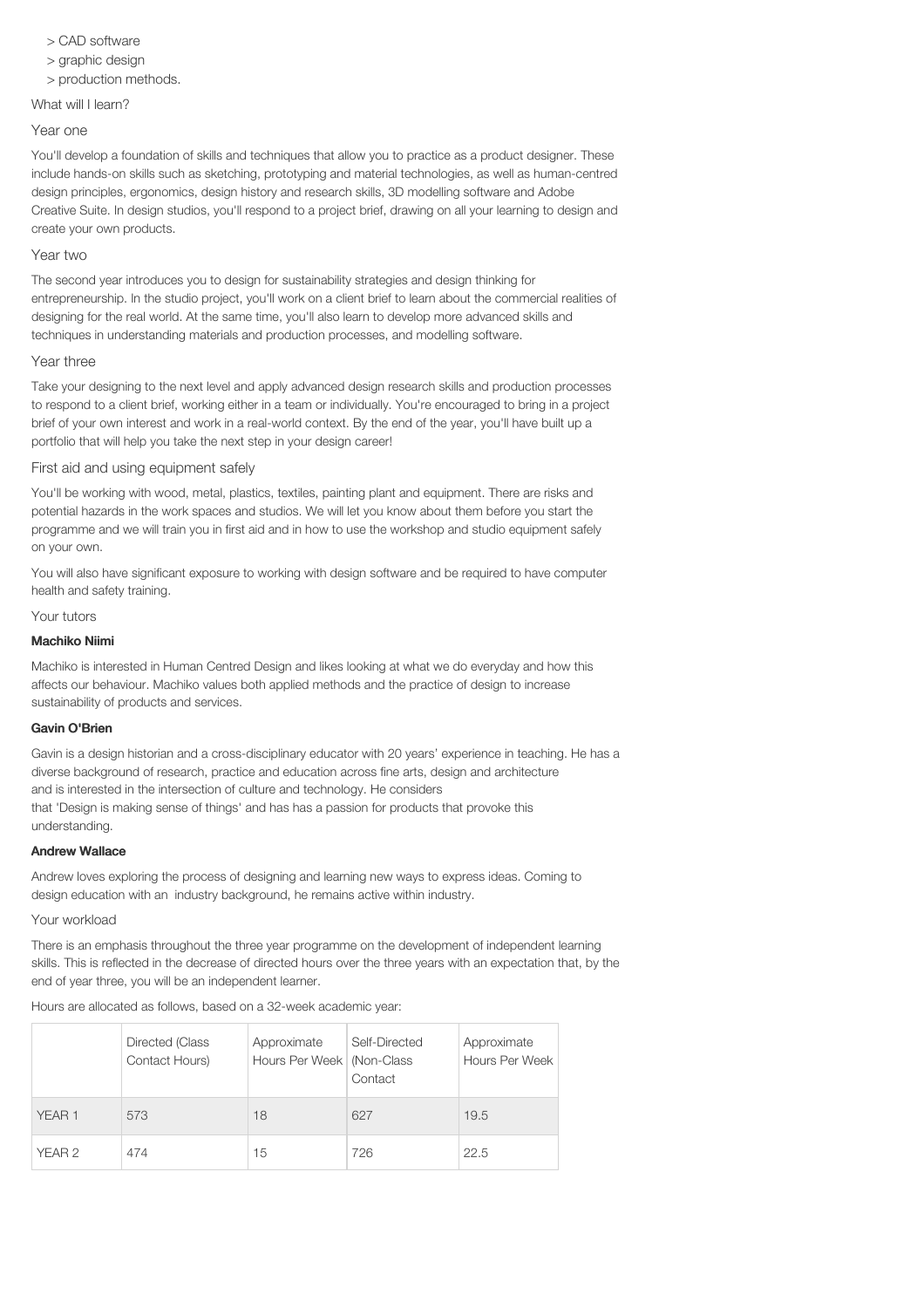| <b>YEAR 3</b> | 435 | 1 U .U | 765 | $-1$ |
|---------------|-----|--------|-----|------|
|               |     |        |     |      |

#### Further study options

Advance your design skills with our graduate or postgraduate qualifications in Design or Art, or expand your career prospects with a graduate teacher training programme.

#### Entry requirements

- > NCEA Level 3
- > 14 credits at Level 3 in each of three NZQA approved university entrance subjects, and
- > 10 Literacy credits at Level 2 or above, made up of:
	- > 5 credits in reading and 5 credits in writing,and
- > 10 Numeracy credits at Level 1 or above, made up of:
	- > specified achievement standards available through a range of subjects OR
	- > package of three numeracy unit standards (26623, 26626, 26627- all three required).

COVID-19 adjustments to NCEA requirements

- > If you completed your NCEA Level 3 during 2020, you only need 12 credits per Level 3 subject (i.e. a total of 36 credits).
- > If you completed your NCEA Level 3 during 2021, please visitthis page on the NZQA website.
- There are different adjustments depending upon which part of New Zealand you studied in.
- > If you do not hold the above qualifications, you must demonstrate equivalent
- qualifications/experience. Mature applicants with work and life experience are encouraged to apply.
- > You must submit a portfolio (unless you meet the criteria for automatic entry or have a preapproval for your portfolio – see Your Portfolio section below).
- > You may have to undertake an interview.
- > International students will be individually assessed to ensure they meet degree-level entry requirements.
- > If English is not your first language, you must provide:
	- > New Zealand University Entrance OR
	- > Overall Academic IELTS 6.0 (achieved in one test completed in the last two years)
		- > Writing band 6.0
		- > Speaking band 6.0
		- > Reading band 5.5
		- > Listening band 5.5, OR
	- > Acceptable alternative evidence of the required IELTS (see here for NZQA proficiency table and here for list of recognised proficiency tests).

If you need to improve your English Language skills, we offer a wide range of English programmes.

# Provisional entry

A school leaver or an adult applicant who does not meet all the entry criteria may be given provisional entry to year 1 at the discretion of the Head of School.

- > Those who successfully complete and pass year 1 will be deemed to have met entry requirements and provisional status will be removed.
- > The interview panel will consist of lecturers who teach on the course, along with an academic leader from the department.
- > Applicants will be selected on merit on the basis of their portfolio, evidence of creativity and ability to take a concept through to a model stage, and demonstration of the ability to undertake design study at degree level.

Successful applicants will be informed before the end of the year and be sent detailed information on enrolment procedures, loans, starting dates for the following year and any information that might be required to facilitate a smooth introduction to the programme.

# Selection process

We select people according to a range of criteria. If we have more eligible applicants than places available, we might put you on a waiting list and we may ask you to come in for an interview to discuss your portfolio.